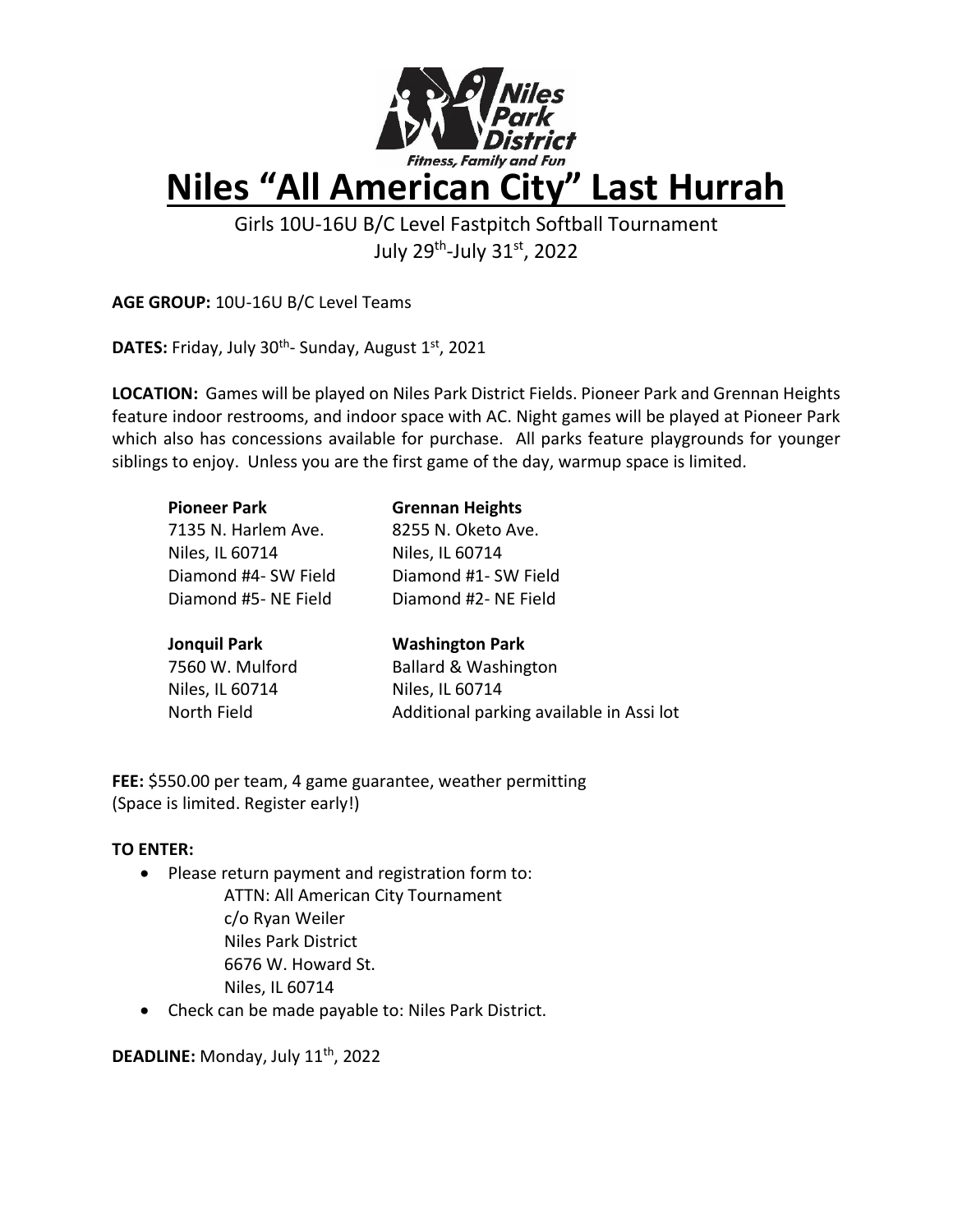# **REFUND POLICY:**

- Teams choosing to withdraw before July  $11<sup>th</sup>$  are eligible for a full refund.
- Teams choosing to withdraw July  $12<sup>th</sup>$  or later will receive a partial refund.
- In the event of severe weather impacting the tournament, teams are eligible to receive a partial refund. Due to upfront tournament expenses, we will be unable to issue a full refund.

# **AWARDS:**

- MVP Medals- Awarded to one player on opposing team after each game.
- 1<sup>st</sup> Place- Individual trophies awarded to each player. (Max 15)
- 2<sup>nd</sup> Place- Individual trophies awarded to each player. (Max 15)

#### **DATES:**

- Friday, July 29<sup>th</sup>- Saturday, July 30<sup>th</sup> Pool Play Games
- Sunday, July 31<sup>st</sup>- Single Elimination
	- o Following pool play, teams will be seeded. Seeding will be determined by a point system. In the event of a tie, teams will be placed based on head to head scores, total run differential, runs allowed, and runs scored.

#### **WEBSITE:** [www.quickscores.com/niles-parks](http://www.quickscores.com/niles-parks)

# **ADDITIONAL NOTES:**

- ASA rules will apply, except as modified for the tournament.
- Proof of Insurance and Official Team Roster will be collected at check-in. Birth certificates will not be collected, but must be available in the event of a challenge.
- Game balls and MVP awards will be provided at the start of each game.
- Each coach's packet will contain FREE Niles Park District passes for your players to enjoy!